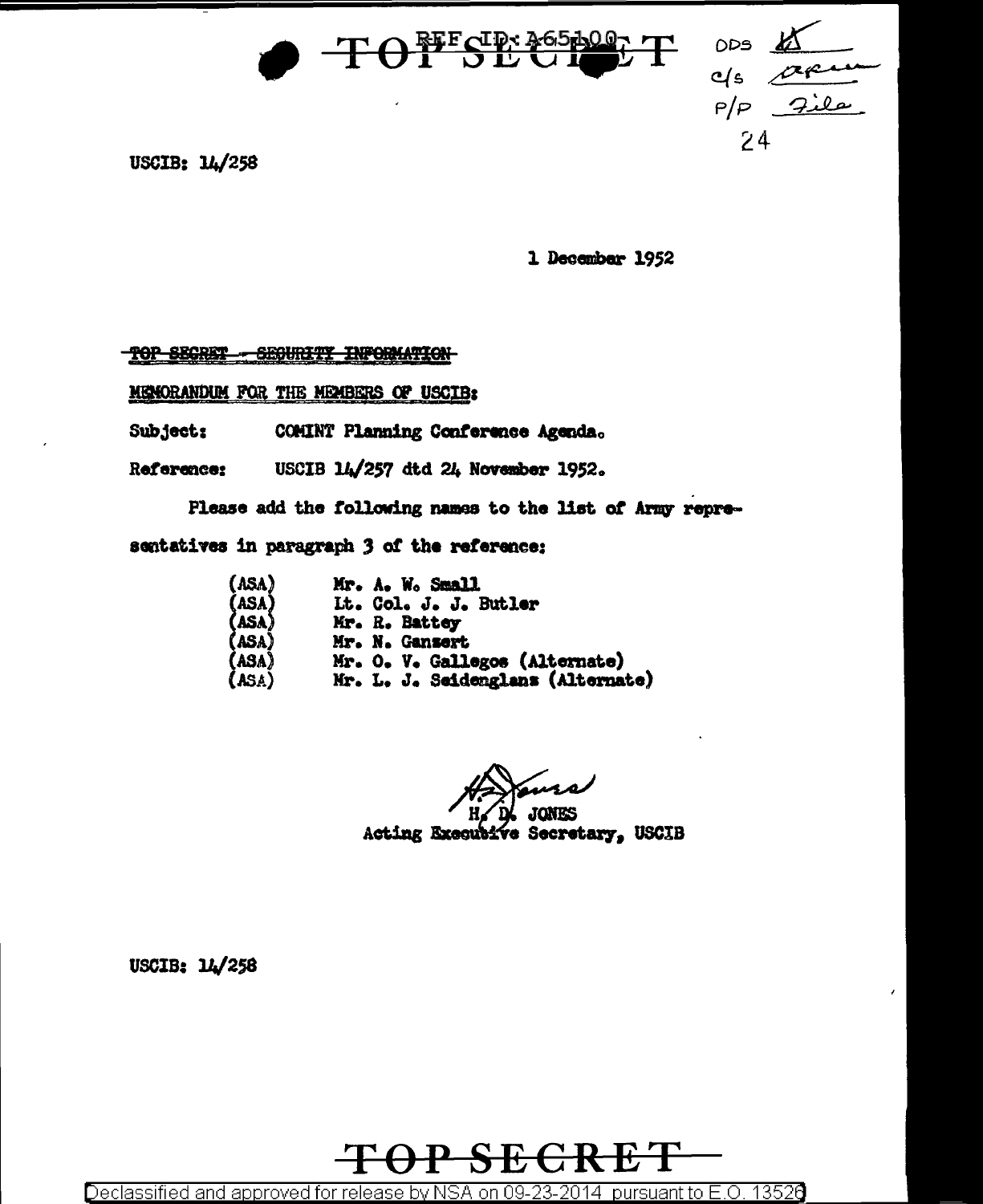**TOPAGE BOOK** 

USCIB: 14/257

کلاسی در

 $DDS$ c/s  $P/\!\!\!\rho$ 

Kuloneree 14/259

24 November 1952.

TOP SECRET = SECURITY INFORMATION

MEMORANDUM FOR THE MEMBERS OF USCIB:

Sub ject: COMINT Planning Conference Agenda.

Raferences USCIB 14/252 dated 26 October 1952.

The reference has received vote sheet approval by all members. ı. subject to recommendations by:

- a. The Acting Director of Naval Intelligence that the wording of subparagraphs  $1.1.(2)(b)$ , (c), and (d) be amplified to read as follows:
	- "(2) COMINT arrangements with Third Parties within the framework of Allied Commands.
		- $\mathfrak{m}(\underline{\mathbf{a}})$  survey to the  $\mathbf{a}$
		- "(b) Consideration of new and/or unresolved aspects of COMINT arrangements for SHAPE.
		- "(c) Consideration of new and/or unresolved aspects of COMINT arrangements for SACLANT resulting from the November 1952 SACLANT conference.
		- "(d) COMINT relationship between SACLANT and SACEUR, including specific arrangements for direct exchange between these commands."
- b. The Director of Central Intelligence that, "since much of the terminology of the BRUSA Agreement is out of date, an editorial committee revise the Agreement in that respect and also undertake the codification of the Agreement and Appendices by preparing a complete index".

2. Copies of the proposed agenda, amended as indicated in paragraph l.a., above, have been forwarded to ISIB for comment.

The following representatives have been designated to represent 3. individual member organizations:

> It. Colonel Glen C. Long, Jr. Army Mr. John F. O'Gara, Jr.

USCIB: 14/257

 $-1-$ 

## TOP SECRET